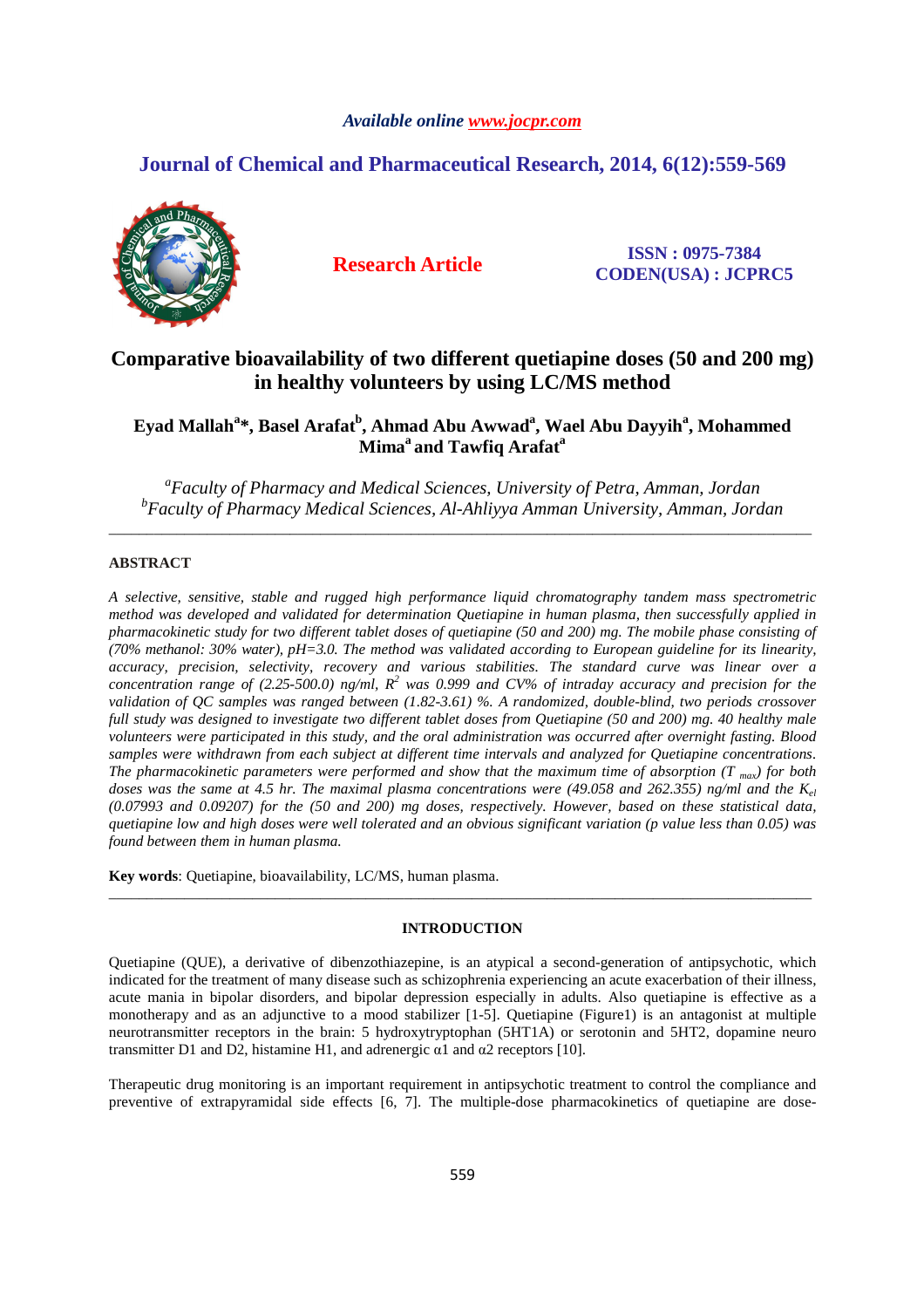proportional within the proposed clinical dose range, and quetiapine accumulation is predictable upon multiple dosing.

*\_\_\_\_\_\_\_\_\_\_\_\_\_\_\_\_\_\_\_\_\_\_\_\_\_\_\_\_\_\_\_\_\_\_\_\_\_\_\_\_\_\_\_\_\_\_\_\_\_\_\_\_\_\_\_\_\_\_\_\_\_\_\_\_\_\_\_\_\_\_\_\_\_\_\_\_\_\_*

In addition, pharmacokinetic data suggest quetiapine has a plasma half-life of nearly 6 hours, which is slightly increased with multiple dosing. Thus, in spite of an elimination half-life that averages 6 hours range (5.8 to 6.8) hours [8, 14].

For this reason it is important to perform accurate monitoring and dose adjustment of QUE levels in blood in order to reduce the side effects and to optimize treatment against schizophrenia and depression disease. Among the key pharmacokinetic variables that guide dosing of a drug plasma elimination half-life, the presence or absence of active metabolites, whether the drug exhibits linear pharmacokinetics, and the time taken to achieve steady-state levels of the drug. Therefore, quetiapine, which exhibits a linear pharmacokinetic profile over its therapeutic dosage range (150 to 750 mg daily), which needs 2 days to reach steady-state. For maintain steady-state plasma levels of quetiapine, it would follow that quetiapine needs to be administered 2 or 3 times daily. Quetiapine, is short elimination half-life, so when administrated a single daily dose, it might result in a greater adherence to treatment by patients in the long term.

The current study was conducted to determine the relative bioavailability of two different tablet doses of quetiapine (50 and 200) mg in healthy human volunteers, for this purpose an accurate, sensitive and selective liquid chromatographic mass spectrometer method was developed and validated. Moreover, all pharmacokinetic parameters were calculated in terms of  $C_{\text{max}}$ ,  $T_{\text{max}}$ , AUC, P value, Rate of elimination  $(K_{el})$  and half-life [15].



**Figure 1: Quetiapine chemical structure** 

# **EXPERIMENTAL SECTION**

#### **2.1. Reagents and chemicals**

Nanopure deionized water, methanol, sodium hydroxide, formic acid and acetonitrile advanced gradient grade (Fisher scientific). Human Plasma (harvested from donors), and quetiapine raw materials were kindly obtained from Jordan Pharmaceuticals Manufacturing (JPM) Co., Amman-Jordan.

#### **2.2. Instrumentation**

An API 3200 Mass Spectrometer was used which was composed of a constant auto Sampler (Agilent 1200), ACE 5, C18 (50 x 2.1 mm), 5µm. Solvent delivery system (Agilent 1200), a 100 µL fixed volume injector (Agilent 1200), on-line vacuum. Degasser (Agilent 1200).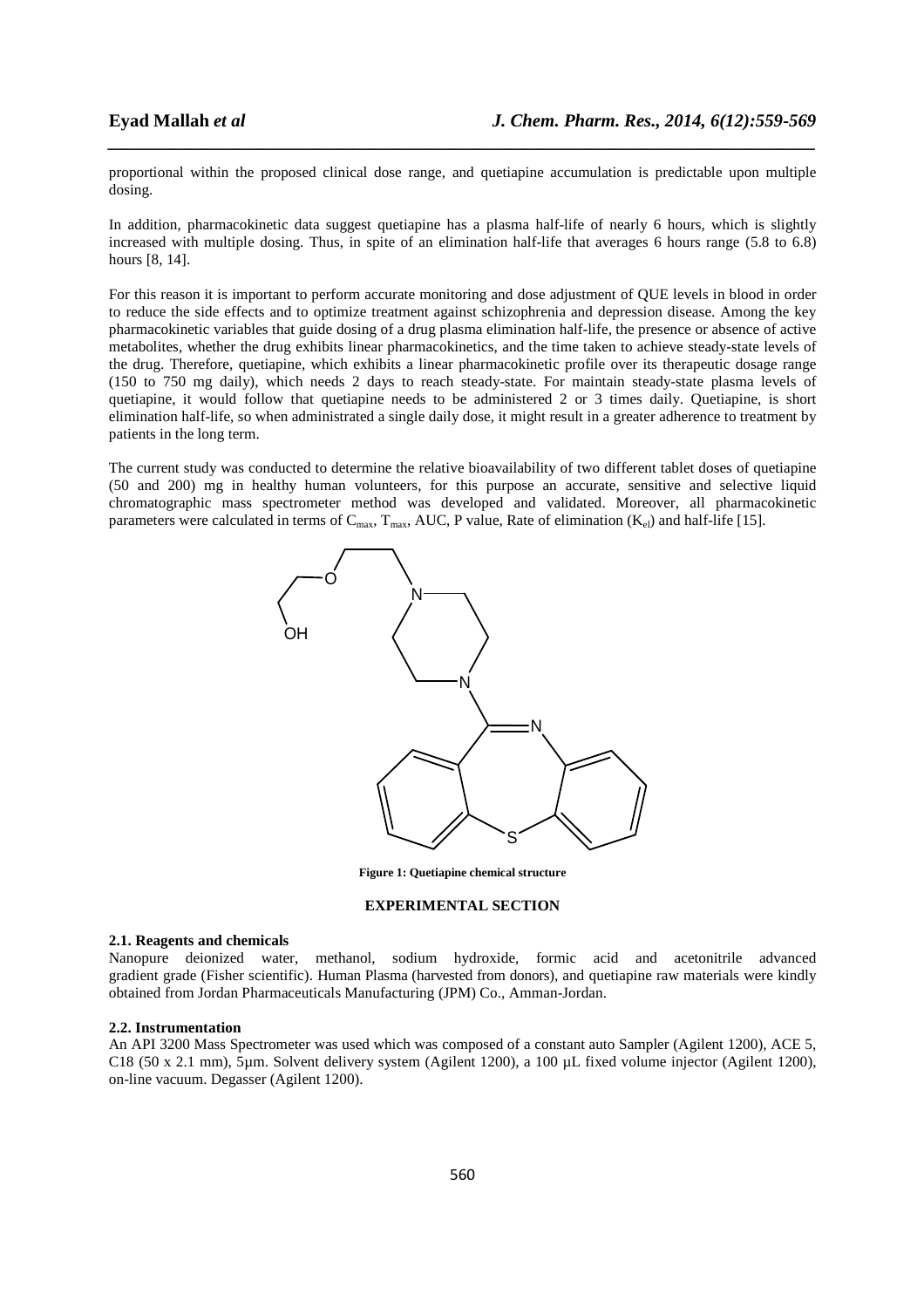### **2.3. Bioequivalence study protocol**

According to declaration of Helsinki, this study was conducted with good clinical practice [11]. The protocol was approved by the local institutional review board. Before the study participation, a written informed consent and consent form were obtained from all volunteers. In this study 40 male healthy adult subjects participated in the clinical study, in order to investigate and correlate pharmacokinetic parameters of Cmax, Tmax, half-life, AUC, and rate of elimination (Kel) for quetiapine 50 mg and 200 mg in plasma. Safety examinations were applied to all subjects at Pre- and post-study, and they were between 18 and 50 years of age and within body mass index range of 17.1–28.6 kg/m2, and they were selected upon inclusion/exclusion criteria. Blood samples for quetiapine analysis were drawn (5 ml for each) pre-dose and at 1.00, 2.00, 3.00, 4.00, 4.5, 5.00, 5.50, 6.00, 6.50, 7.00, 7.50, 8.00, 9.00, 10.00, 11.00, 12.00, 16.00, 24.00, 36.00, and 48 hours post dose. Blood samples were collected from venous by direct venipuncture of an antecubital vein into tubes containing lithium heparin as anticoagulant to prevent coagulation process, and then tubes with blood were immediately centrifuged at 5000 rpm (2683  $\times$  g), under room temperature for 10.0 min. The separated plasma was transferred into polypropylene tubes, and then immediately stored frozen under −40◦C.

*\_\_\_\_\_\_\_\_\_\_\_\_\_\_\_\_\_\_\_\_\_\_\_\_\_\_\_\_\_\_\_\_\_\_\_\_\_\_\_\_\_\_\_\_\_\_\_\_\_\_\_\_\_\_\_\_\_\_\_\_\_\_\_\_\_\_\_\_\_\_\_\_\_\_\_\_\_\_*

### **2.4. Preparation of solutions**

# **2.4.1 Preparation of stock solution of Quetiapine**

10.0 mg of quetiapine working standard dissolved in 10 ml methanol to get concentration 1.0 mg/ml stock solution.

# **2.4.2 Preparation of working solution of Quetiapine**

1.0 ml of quetiapine stock solution was taken and diluted in 10 ml of Methanol to get 100  $\mu$ g/ml of quetiapine.

# **2.4.3 Preparation of internal standard solution of Propranolol**

A known quantity of Propranolol (10 mg) working standard dissolved in 10 ml Methanol, to get concentration 1.0 mg/ml stock solution. 100 µl of stock Propranolol solution was diluted in 2500 ml of (5% T.C.A), which considered being working solution that contain 0.04 µg/ml of Propranolol.

# **2.4.4 Preparation of Quetiapine standard serial dilution and quality control samples.**

Samples of standard curve in plasma were prepared using seven concentrations, not including zero and these concentrations are: (2.25, 4.5, 10, 30, 70, 150, 300 and 500) ng /ml.

Each concentration of the plasma sample was divided to 0.05 ml in an Eppendorf and kept at (-40◦C), standard samples were given daily together with the quality control samples Low, Mid1, Mid2 and High (6.75, 40, 250 and 400) ng/ml, respectively.

### **2.5 Sample preparation**

Protein direct precipitation is the drug extraction procedure for plasma sample by adding A 500  $\mu$ l of (0.04  $\mu$ g/ml of Propranolol (I.S.) in 5%T.C.A) to 0.05 ml of Plasma in an Eppendorf tube; the mixture was vortex and mixed for 30 seconds by using a Vibrax Type VX-Z, VXR BasicVortexer (IKA-Werke GmbH & Co., Staufen, Germany) and then centrifuged using Multitude Sigma1-15 (Sigma, Germany) for 10 minutes 10,000 rpm (14,680  $\times$  g). The supernatant was transferred to an autosampler micro-vial, and then 15  $\mu$ l was injected into the analytical column.

| Column                  | $ACE 5 C18 Column (50 X 2.1 mm), 5µ$                           |
|-------------------------|----------------------------------------------------------------|
| Solvent system          | 70% (A) Methanol                                               |
| (isocratic elution)     | 30% (B) Deionised water adjust pH to 3.00 by T.C.A and ammonia |
| Detection               | MRM Mode, Quetiapine : At m/z 384.029 $\rightarrow$ 253.2      |
|                         | Propranolol (IS): At m/z 260.075 $\rightarrow$ 116.2           |
| <b>Injection Volume</b> | 5 microliters                                                  |
| Retention Times*        | $0.25$ minutes                                                 |
| Ouetiapine              | 0.28 minutes (Internal Standard).                              |
| Propranolol             |                                                                |
| <b>Flow Rate</b>        | $1.0$ m $V$ min.                                               |

# **2.6. Chromatographic Conditions**

The mobile phase composition was a prepared by pump mixing of Methanol (70%) and deionized water (30%), pH adjustment of deionized water by the following: Decrease pH value to 3.0 by T.C.A. An analytical column (ACE, C18, with dimensions of 50 mm  $\times$  2.1 mm, 5 m was used at a flow rate of 1.0 ml/min under column oven temperature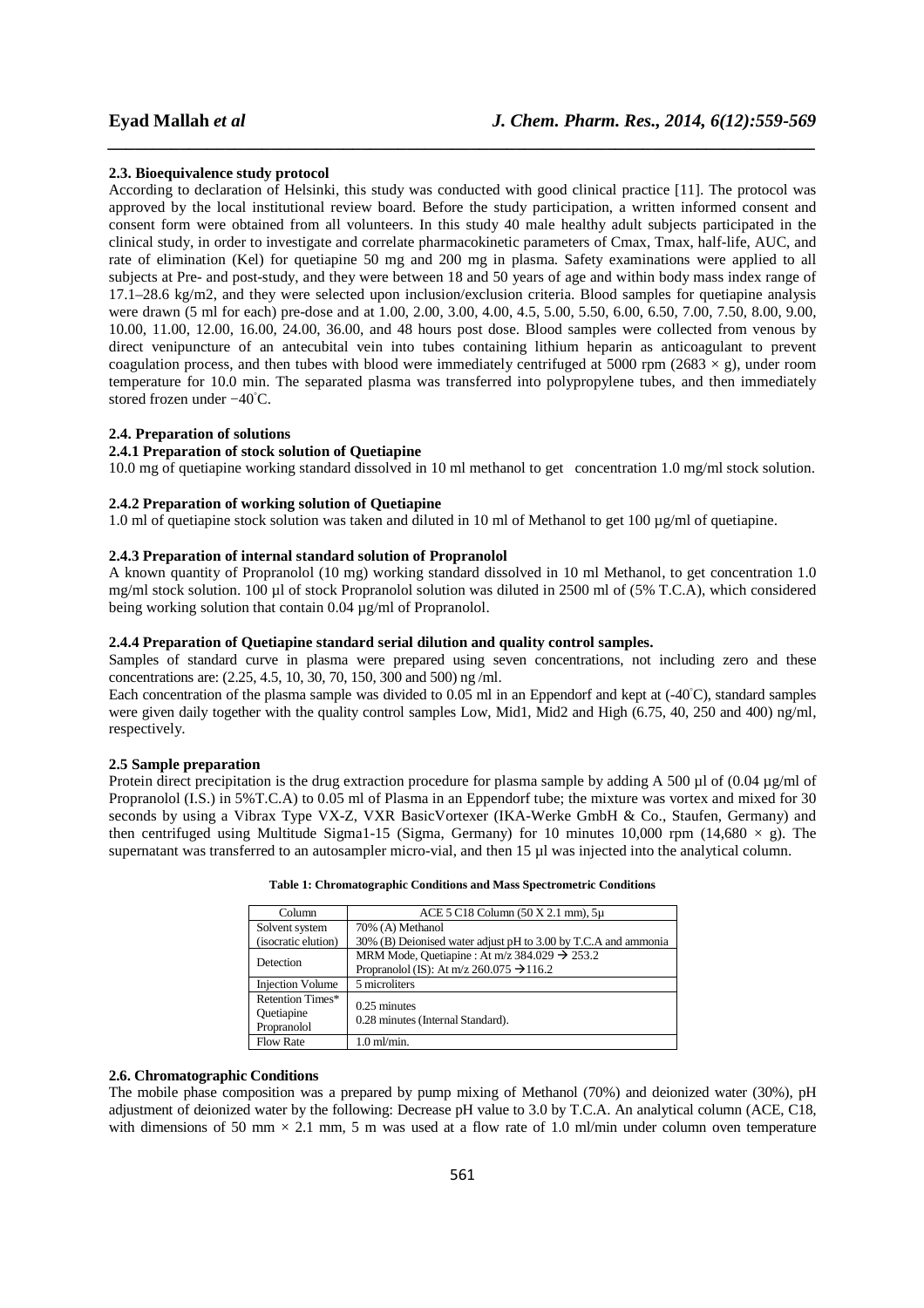maintained at 50◦C. The auto sampler tray temperature was set at 4◦C and the injection volume was 5 µl. The chromatographic conditions are indicated in table 1.

*\_\_\_\_\_\_\_\_\_\_\_\_\_\_\_\_\_\_\_\_\_\_\_\_\_\_\_\_\_\_\_\_\_\_\_\_\_\_\_\_\_\_\_\_\_\_\_\_\_\_\_\_\_\_\_\_\_\_\_\_\_\_\_\_\_\_\_\_\_\_\_\_\_\_\_\_\_\_*

#### **2.7 Method validation**

According to the European FDA guideline and United States FDA guideline requirements, the method was validated in human plasma [12, 13]. Both guidelines were considered as protocols for all validation sections. The validation was performed in order to evaluate the method in terms of specificity, accuracy, precision, dilution integrity, matrix effect carryover, sensitivity, calibration curve (linearity of response), recovery and stability.

### **2.7.1 Specificity**

By monitoring 6 individual sources of the appropriate blank matrix, the specificity of the method was been evaluated, which were individually analyzed as replicates and evaluated for interference with comparison to LLOQ. Carryover effect was evaluated to ensure that the rinsing solution used to clean the injection needle is able to avoid any carry forward of injected sample in the subsequent runs. Also specificity test was applied on 6 individual sources of the appropriate plasma blank (figure 3). Normally the absence of interfering components is accepted where the response is less than 20% of the lower limit of quantification for the analyte and 5% for the internal standard in the plasma.

## **2.7.2 Linearity, accuracy and precision**

The accuracy and precision of done evaluations has been determined by running analytical batch with 6 replications from LLOQ, every level of QC had a calibration curve included blank and zero, separately for plasma. During three separated days, three sets of within run batches were used to determine linearity, accuracy and precision, each precession run was from freshly spiked eight levels constructing standard calibration curve, QC samples at five levels (LLOQ, low, medium1 medium2 and high,  $n = 6$  for each level), in addition to blank and zero samples. Results evaluation acceptance criteria for linear calibration curve and QC samples were based on European guideline on bio-analytical method validation [12]. The linearity assessment was done by a weighted  $(1/x)$  least squares regression analysis.

### **2.7.3 Stability**

A triplicate from both of QC low and high samples were estimated stability validation sections, and calculated upon freshly spiked calibration curve. The stock solution and spiked plasma has been kept under room temperature for 20 h in order to examine short term stability, after 6 months further examination of long term storage was done under −40◦C. Freeze–thaw cycles stability of the samples has been obtained over five freeze-thaw cycles by thawing from frozen state at room temperature for 1 h and refrozen for 24 h. In order to evaluate the stability of the injectable processed samples, they were kept for 48 h under autosampler cooling condition (4℃) before being injected. Acceptance criteria of the outcome evaluation for stability section-related QC samples were based on European guideline on bioanalytical method validation [12].

## **RESULTS AND DISCUSSION**

#### **3.1 Validation**

### **3.1.1 Precision for Quetiapine**

At the intraday one of validation, the variability of errors (precision) in predicted concentration ranged between as low as 2.21% observed with high target concentration (500 ng/ml) to maximum coefficient of variation of (CV%) of 4.44% with the LLOQ target concentration of 2.25 ng/ml, table 2. The precision for low and mid concentrations of target were 2.35%, 3.61% respectively, (table 2) and figures (4, 5).

At the intraday two of validation, the variability of errors (precision) in predicted concentration ranged between as low as 2.25% observed with the QC Mid target concentration of 70 ng/ml to a maximum coefficient of variation of (CV%) of 3.09% at the high target concentration of 400 ng/ml, table 3. The precision for low and LLOQ concentrations of target was 2.63%, 2.71% respectively, (table 3).

At the intraday three of validation, the precision of predicted concentration ranged between as low as 1.82% observed with the mid concentration of target of 70ng/ml to a maximum coefficient of variation of (CV %) of 3.15% at the High target concentration of 400 ng/ml, table 4. The precision for LLOQ and low concentration of target was 2.19%, 2.76% respectively, table 4.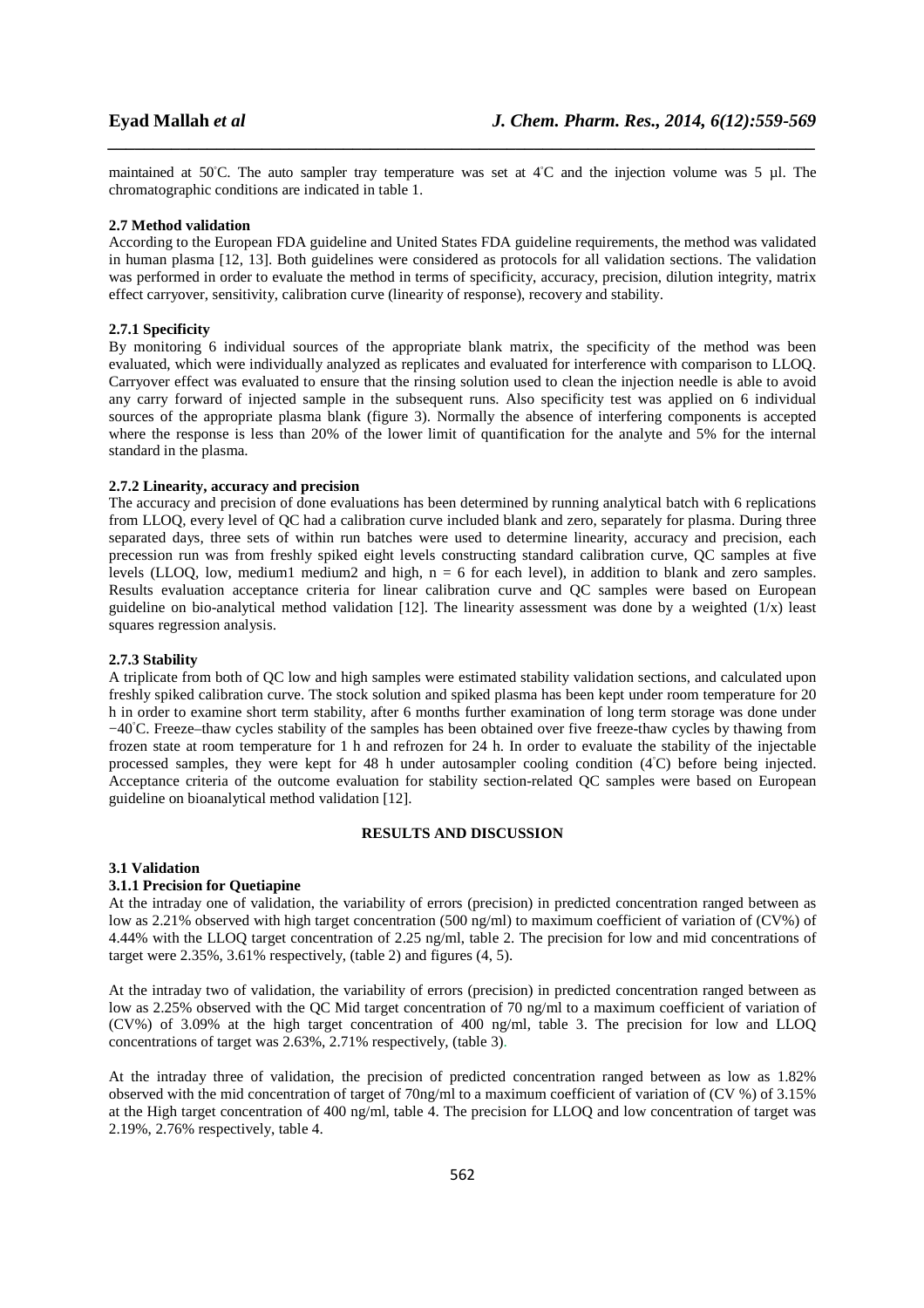The precision (CV %) was not exceed 20% for LLOQ, and 15% for the other concentrations which prove the closeness of the measurements.

*\_\_\_\_\_\_\_\_\_\_\_\_\_\_\_\_\_\_\_\_\_\_\_\_\_\_\_\_\_\_\_\_\_\_\_\_\_\_\_\_\_\_\_\_\_\_\_\_\_\_\_\_\_\_\_\_\_\_\_\_\_\_\_\_\_\_\_\_\_\_\_\_\_\_\_\_\_\_*

#### **3.1.2 Accuracy**

At the intraday one of validation, the accuracy of mean predicted value compared to target concentration ranged between a minimum of 98.14% at the Low concentration of target 6.75 ng/ml to a maximum accuracy of 102.66% at the LLOQ concentration for target. Accuracy range for six replicates of LLOQ, QC low, QC mid, QC high samples was (97.84%- 108.48%), (95.73%-101.74%), (94.96%-103.48%), (95.72%-101.74%) respectively, table 2.

| Day 1          | LLO <sub>O</sub> | OC low       | OC mid1            | OC mid2     | QC high     |
|----------------|------------------|--------------|--------------------|-------------|-------------|
|                | $2.25$ ng/ml     | $6.75$ ng/ml | $40 \text{ ng/ml}$ | $250$ ng/ml | $400$ ng/ml |
|                | 107.63           | 96.94        | 105.23             | 98.84       | 97.60       |
|                | 97.84            | 95.73        | 99.13              | 94.96       | 100.11      |
|                | 102.01           | 96.74        | 102.83             | 96.11       | 95.72       |
| Accuracy %     | 108.48           | 100.12       | 98.91              | 100.76      | 99.77       |
|                | 101.99           | 97.56        | 97.54              | 103.48      | 101.74      |
|                | 98.04            | 101.74       | 101.31             | 103.35      | 100.50      |
| Mean accuracy% | 102.66           | 98.14        | 100.83             | 99.58       | 99.24       |
| <b>STD</b>     | 4.56             | 2.30         | 2.86               | 3.60        | 2.19        |
| $CV\%$         | 4.44             | 2.35         | 2.84               | 3.61        | 2.21        |

**Table 2; Intra-day one accuracy and precision of quetiapine** 

|                | LLOO         | <b>OC</b> low | OC mid1    | OC mid2     | QC high     |
|----------------|--------------|---------------|------------|-------------|-------------|
| Day 2          | $2.25$ ng/ml | $6.75$ ng/ml  | $40$ ng/ml | $250$ ng/ml | $400$ ng/ml |
|                | 102.93       | 94.24         | 102.78     | 96.24       | 98.69       |
|                | 98.83        | 96.27         | 96.58      | 99.89       | 101.39      |
|                | 101.92       | 94.07         | 104.54     | 100.34      | 102.53      |
| Accuracy %     | 105.76       | 100.74        | 99.29      | 97.92       | 100.23      |
|                | 100.24       | 97.29         | 101.44     | 102.54      | 107.92      |
|                | 98.55        | 98.31         | 103.12     | 100.90      | 101.67      |
| Mean accuracy% | 101.37       | 96.82         | 101.29     | 99.64       | 102.07      |
| <b>STD</b>     | 2.75         | 2.54          | 2.91       | 2.24        | 3.16        |
| $CV\%$         | 2.71         | 2.63          | 2.87       | 2.25        | 3.09        |

**Table 3; Intra-day two accuracy and precision of quetiapine** 

**Table 4; Intra-day three accuracy and precision of quetiapine** 

|                | LLO <sub>O</sub> | OC low       | OC mid1    | OC mid2     | QC high     |
|----------------|------------------|--------------|------------|-------------|-------------|
| Day 3          | $2.25$ ng/ml     | $6.75$ ng/ml | $40$ ng/ml | $250$ ng/ml | $400$ ng/ml |
|                | 102.52           | 96.83        | 99.65      | 100.90      | 97.06       |
|                | 98.10            | 103.32       | 97.48      | 98.36       | 99.50       |
| Accuracy %     | 101.18           | 98.32        | 97.85      | 98.74       | 100.95      |
|                | 104.86           | 99.26        | 99.89      | 96.24       | 98.48       |
|                | 102.80           | 95.69        | 100.08     | 101.12      | 106.21      |
|                | 101.55           | 96.97        | 101.73     | 99.44       | 100.00      |
| Mean accuracy% | 101.84<br>98.40  |              | 99.45      | 99.13       | 100.37      |
| <b>STD</b>     | 2.24             | 2.71         | 1.56       | 1.81        | 3.16        |
| $CV\%$         | 2.19             | 2.76         | 1.57       | 1.82        | 3.15        |

At the intraday two of validation, the accuracy of mean predicted value compared to target concentration ranged between a minimum of 96.82% at the Low concentration of target 6.75 ng/ml to a maximum accuracy of 102.07*%* at the QC mid target concentration of 70 ng/ml. Accuracy range for six replicates of LLOQ, QC low, QC mid, QC high samples was (98.55*%-* 105.76%), (94.07%-100.74%), (96.24%-102.54%), (98.69%-107.92%) respectively, (table 3).

At the third day validation, the accuracy of mean predicted value compared to target concentration ranged between a minimum of 98.40% at the low concentration of target 6.75 ng/ml to a maximum accuracy of 101.84% at the LLOQ target concentration of 2.25 ng/ml.

Accuracy range for six replicates of LLOQ, QC low, QC mid, QC high samples was (98.10%-104.86%), (95.69%- 103.32%), (96.24%-101.12%), (97.06% -106.21%) respectively, table 4. Comparing with the accepted criteria which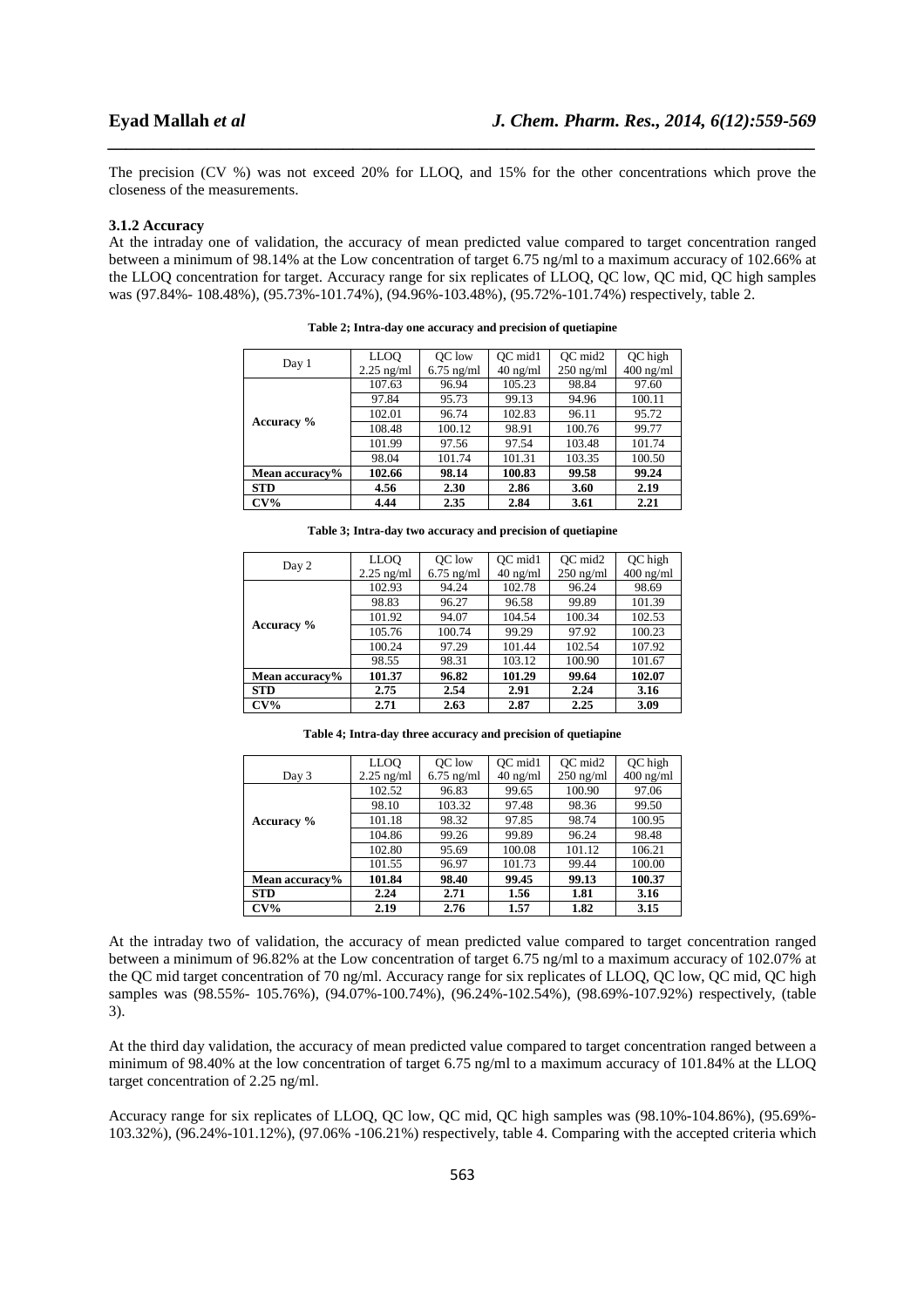is 85-115% for all concentration except for LLOQ which is 80-120%, the accuracy obtained was within the required criteria in terms of accuracy.

*\_\_\_\_\_\_\_\_\_\_\_\_\_\_\_\_\_\_\_\_\_\_\_\_\_\_\_\_\_\_\_\_\_\_\_\_\_\_\_\_\_\_\_\_\_\_\_\_\_\_\_\_\_\_\_\_\_\_\_\_\_\_\_\_\_\_\_\_\_\_\_\_\_\_\_\_\_\_*

#### **3.1.3 Stability**

The spiked plasma and stock solutions kept under room temperature on bench top were stable for 20 h. Tables 5, 6, and 7 illustrates freeze–thaw cycles, auto-sampler and long term stability test results with their storage condition.

**Table 5: Quetiapine QC low samples stability at 10°C (auto sampler stability). QC Low (6.75 ng/ml)** 

| <b>Time</b>  | <b>Accuracy</b> % | <b>Stability</b> |
|--------------|-------------------|------------------|
|              | 99.50             |                  |
| $0.0$ hours  | 103.69            | 100.00           |
|              | 101.08            |                  |
|              | 99.52             |                  |
| $24.0$ hours | 99.04             | 97.87            |
|              | 99.22             |                  |

**Table 6: Quetiapine QC low samples stability at 10°C (auto sampler stability). QC high (400 ng/ml)** 

| <b>Time</b> | Accuracy % | <b>Stability</b> |
|-------------|------------|------------------|
|             | 103.51     |                  |
| 0.0 hours   | 100.89     | 100.00           |
|             | 102.14     |                  |
|             | 99.09      |                  |
| 24.0 hours  | 97.88      | 96.93            |
|             | 100.16     |                  |

**Table 7: Quetiapine QC High samples stability at frozen temperature (freeze thaw). QC high 400 ng/ml** 

| <b>Time</b> | Accuracy % | <b>Stability</b> |
|-------------|------------|------------------|
|             | 103.51     |                  |
| $0.0$ hours | 100.89     | 100.00           |
|             | 102.14     |                  |
|             | 103.25     |                  |
| 72.0 hours  | 99.07      | 98.14            |
|             | 98.51      |                  |

From the table's data, it was found that the auto sampler stability test was passed according to the accepted criteria where the accuracy% doesn't exceed  $\pm 15$ %.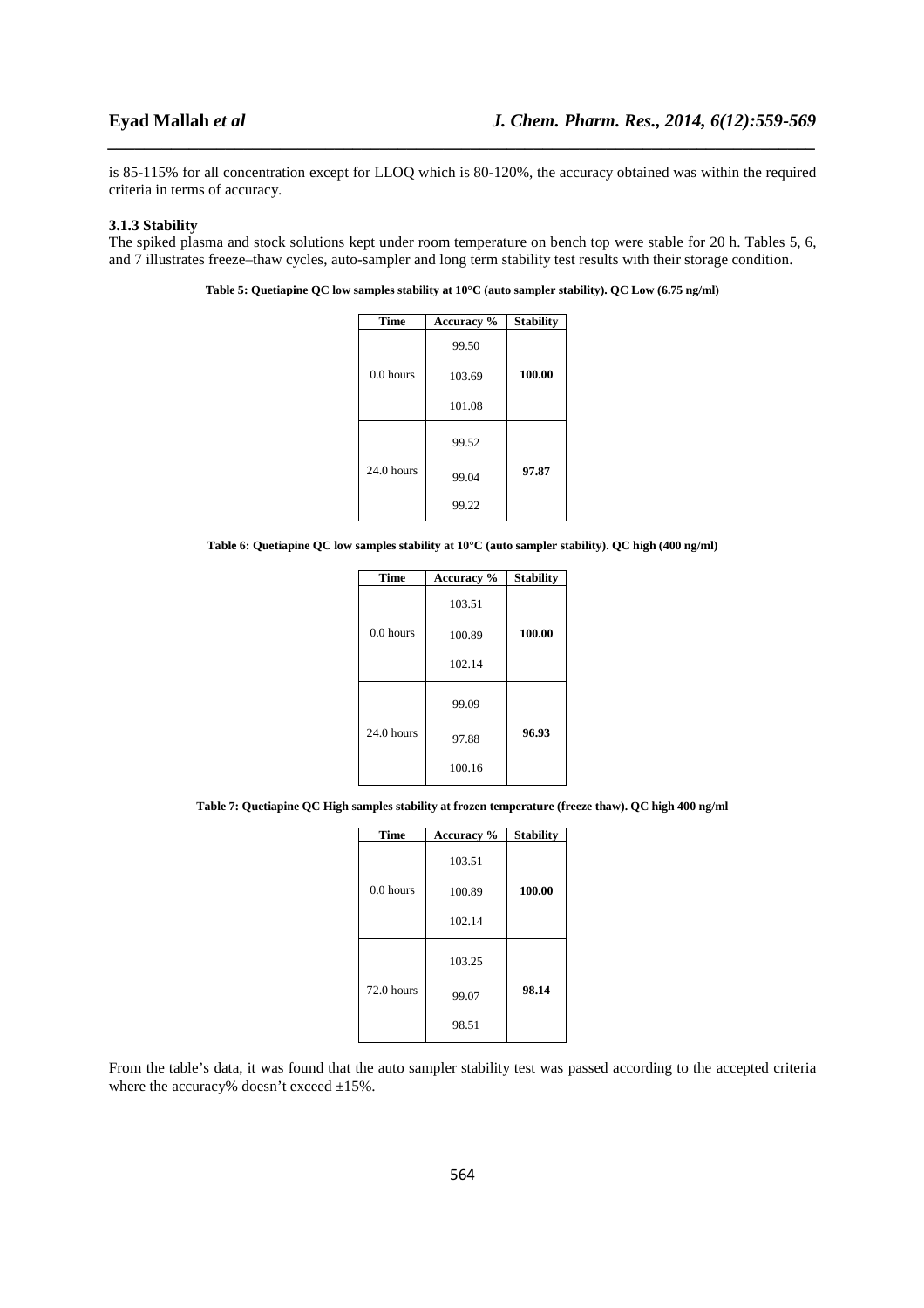Regarding short term stability at room temperature or processing temperature, freshly prepared 0.0 hour two QC's concentrations were taken as a reference upon calculating stability of quetiapine at room temperature. All the results were within the accepted criteria which were in the range 85% - l 15%.

*\_\_\_\_\_\_\_\_\_\_\_\_\_\_\_\_\_\_\_\_\_\_\_\_\_\_\_\_\_\_\_\_\_\_\_\_\_\_\_\_\_\_\_\_\_\_\_\_\_\_\_\_\_\_\_\_\_\_\_\_\_\_\_\_\_\_\_\_\_\_\_\_\_\_\_\_\_\_*

#### **3.1.4 Linearity**

Linearity was determined by calculating the regression line using a mathematical treatment of the results (i.e. least mean squares) vs. analyte concentration. The determination coefficient  $(R^2)$  measures the amount of variation in the response (dependent) variable explained by changes in the explanatory (independent variable).

A value of 1 for  $R^2$  indicates a perfect linear relation between target concentration and predicted concentration. The closer the value of  $R^2$  to 1 the stronger was the linear relation. A strong regression indicates a strong dose-response relationship between predictor and outcome, which in turn supports a stronger validity for predicted concentration of the drug. The  $R^2$  which represents the strength of the correlation coefficient of standard calibration curve was greater than 0.99 during the validation course. Data of the standard curve with regards to correlation, slope,  $R^2$  and intercept are shown in table 8 and figure 2.





**Figure 2: The mean plot of linearity for calibration curves mean ratio**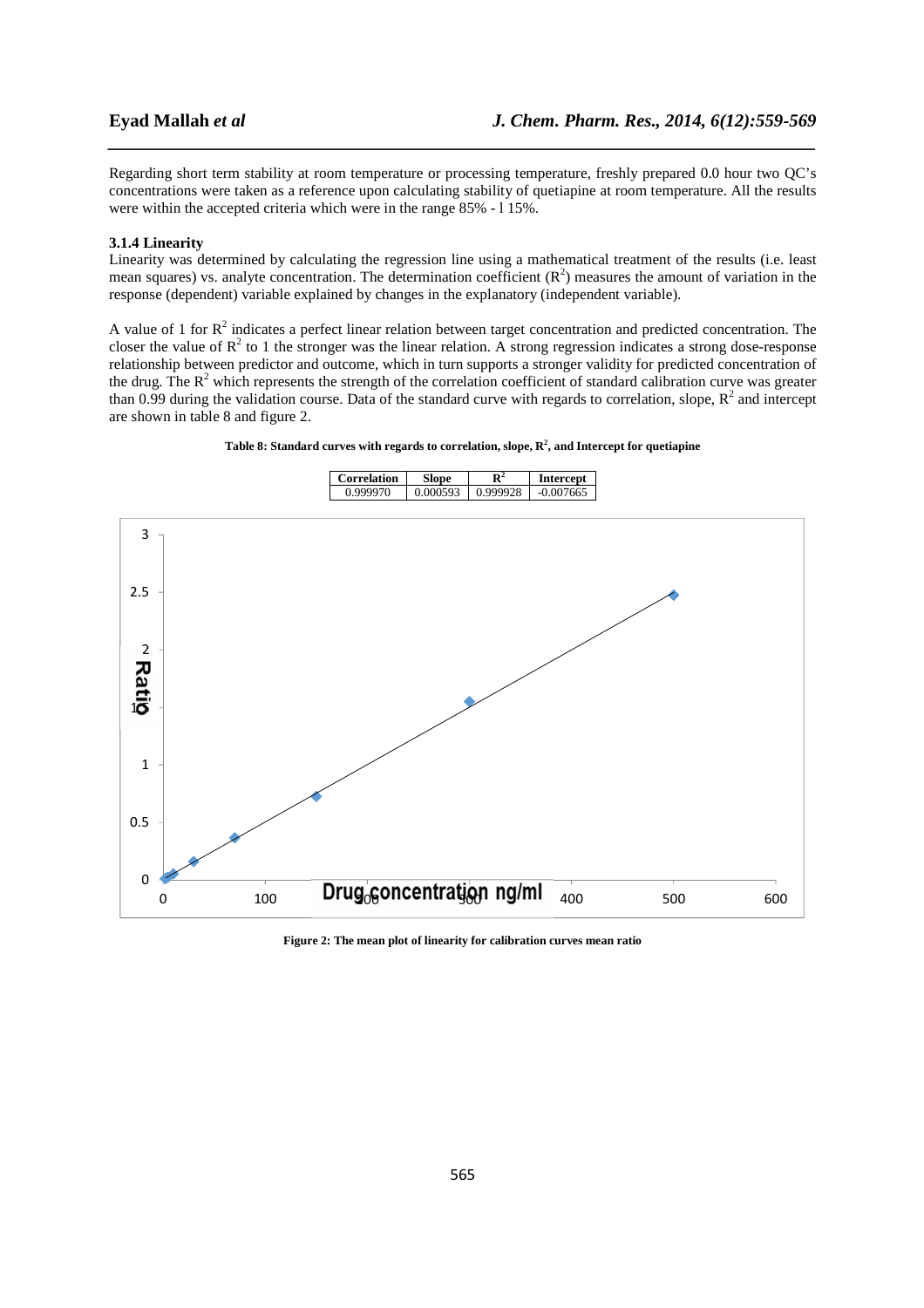

**Figure 3: Plasma zero concentration (Blank+ Propranolol (IS)) of standard calibration curve chromatogram** 



**Figure 4: LLOQ (2.25 ng/ml) chromatogram**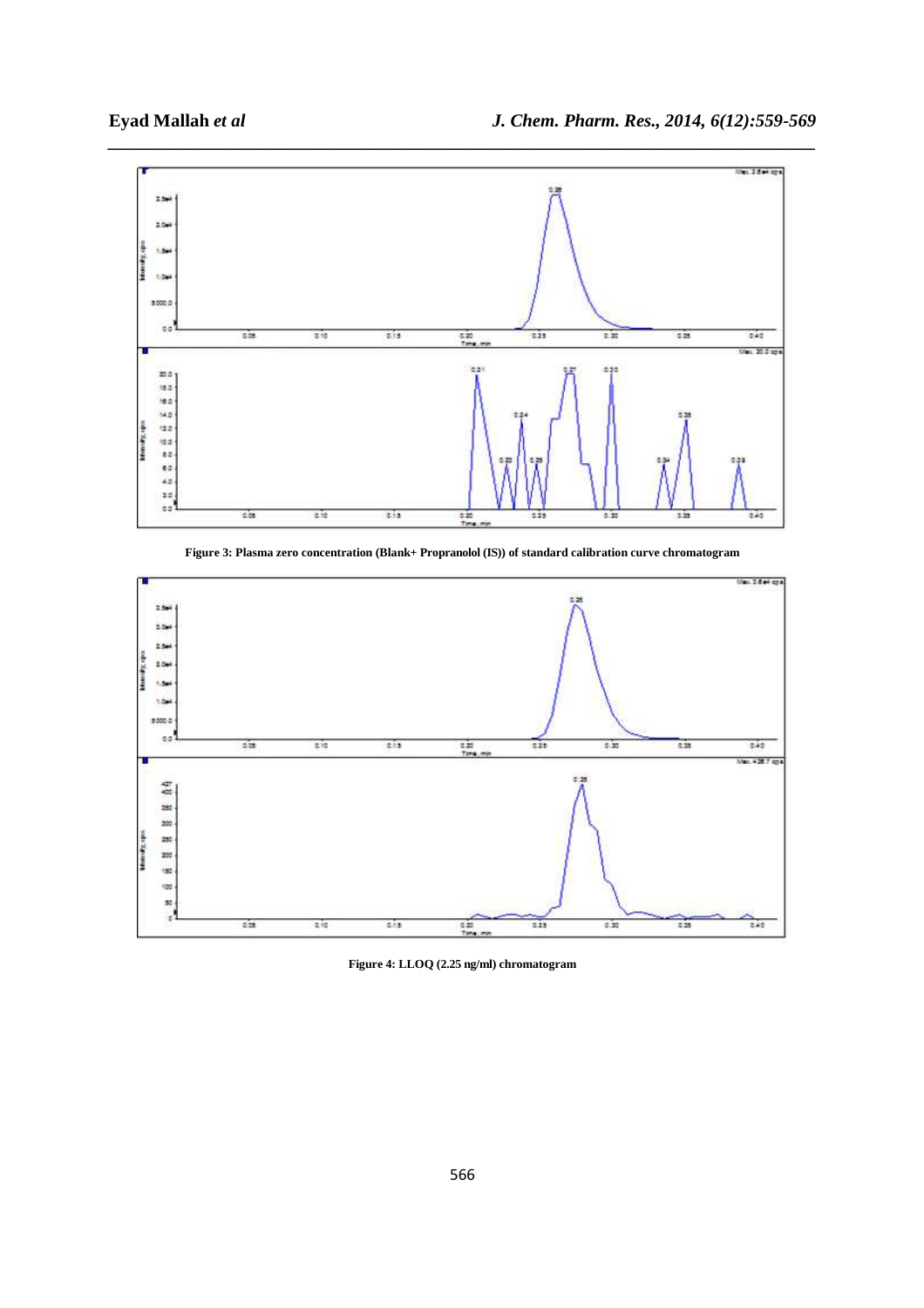

**Figure 6: Plasma blank chromatogram, taken from participant volunteer in this study before dosing** 

# **3.2. Clinical study applications**

After oral administration of quetiapine ®50 mg and ®200 mg tablet dosage forms, investigation and correlation pharmacokinetic parameters of Cmax, Tmax, half-life, AUC, and rate of elimination (Kel) for quetiapine 50 mg and 200 mg in plasma for 40 subjects are illustrated in table 9. The comparative mean plasma concentrations versus time are plotted in figure 7. Table 10 provides the pharmacokinetic parameters for both doses, there is no difference in  $T<sub>max</sub>$  values between the two doses, while highly significant difference in the maximum concentrations and AUC were observed. The relative extent of absorption was expressed by the area under the curve of quetiapine concentration versus the time 0-48 hours. The relative agreement between quetiapine two doses is observed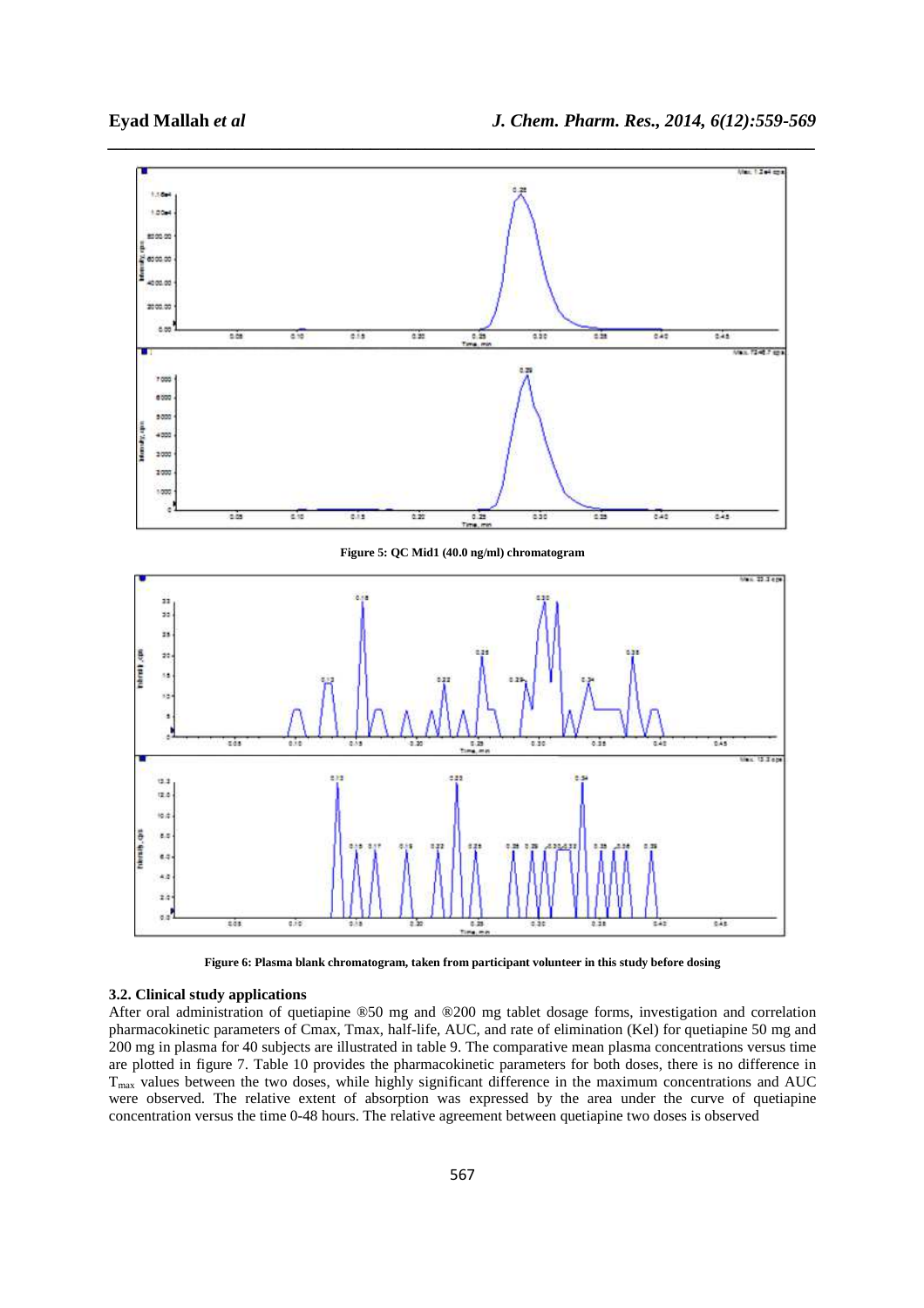

**Fig. 7. Illustrated mean concentration–time profile of 40 subjects for of Quetiapine 50 mg in plasma, compared to mean concentration– time profile of 40 subjects for of Quetiapine 200 mg over 48 h following oral administration of Quetiapine**

| <b>Time</b> |          | <b>Ouetiapine 50 mg</b> | <b>Ouetiapine 200 mg</b> |                       | <b>The Difference</b> | <b>P</b> Value |       |
|-------------|----------|-------------------------|--------------------------|-----------------------|-----------------------|----------------|-------|
|             | C(ng/ml) | <b>Std. Deviation</b>   | C(ng/ml)                 | <b>Std. Deviation</b> | Lower                 | <b>Upper</b>   |       |
| 1.00        | 12.266   | 12.98                   | 52.209                   | 35.29                 | $-51.65$              | $-28.24$       | 0.001 |
| 2.00        | 24.031   | 19.09                   | 109.393                  | 58.61                 | $-104.54$             | $-66.18$       | 0.002 |
| 3.00        | 29.755   | 19.19                   | 146.822                  | 93.38                 | $-146.71$             | $-87.42$       | 0.00  |
| 4.00        | 33.571   | 17.69                   | 168.239                  | 99.86                 | -166.20               | $-103.14$      | 0.001 |
| 4.50        | 49.058   | 29.78                   | 262.355                  | 167.28                | $-266.13$             | $-160.47$      | 0.000 |
| 5.00        | 47.111   | 23.67                   | 255.234                  | 130.82                | $-249.46$             | $-166.79$      | 0.00  |
| 5.50        | 45.371   | 22.59                   | 221.759                  | 107.05                | $-210.41$             | $-142.37$      | 0.000 |
| 6.00        | 44.964   | 24.95                   | 212.287                  | 101.36                | -199.79               | $-134.85$      | 0.006 |
| 6.50        | 43.370   | 22.56                   | 198.638                  | 95.81                 | $-185.88$             | $-124.66$      | 0.004 |
| 7.00        | 43.042   | 21.35                   | 182.985                  | 86.46                 | $-167.64$             | $-112.24$      | 0.000 |
| 7.50        | 41.459   | 19.63                   | 175.151                  | 81.90                 | $-159.88$             | $-107.50$      | 0.000 |
| 8.00        | 42.504   | 18.86                   | 168.864                  | 80.69                 | $-152.13$             | $-100.59$      | 0.00  |
| 9.00        | 40.308   | 15.52                   | 158.531                  | 74.52                 | $-141.90$             | $-94.55$       | 0.000 |
| 10.00       | 40.376   | 13.67                   | 182.520                  | 79.29                 | $-167.16$             | $-117.13$      | 0.001 |
| 11.00       | 36.794   | 13.11                   | 164.324                  | 71.88                 | $-150.25$             | $-104.81$      | 0.000 |
| 12.00       | 34.805   | 12.76                   | 146.774                  | 72.56                 | $-134.88$             | $-89.06$       | 0.00  |
| 16.00       | 24.428   | 12.34                   | 104.547                  | 58.18                 | $-98.62$              | $-61.62$       | 0.001 |
| 24.00       | 13.216   | 8.31                    | 51.136                   | 35.49                 | $-49.26$              | $-26.58$       | 0.00  |
| 36.00       | 5.030    | 3.10                    | 16.282                   | 14.21                 | $-15.77$              | $-6.73$        | 0.00  |
| 48.00       | 2.255    | 1.27                    | 4.969                    | 5.35                  | $-4.42$               | $-1.00$        | 0.00  |

**Table 9: Comparative Quetiapine concentrations in each time interval for both doses** 

**Table 10: Pharmacokinetic parameters of Quetiapine** 

| Drug-            | $Cmax$ (ng/ml) | $\text{Tr}\left(\mathbf{h}\right)$ | AUC<br>$(mg*h/ml)$ | P value | Rate of elimination Kel $(1/h)$ | Half-life<br>t0.5(h) |
|------------------|----------------|------------------------------------|--------------------|---------|---------------------------------|----------------------|
| Duetiapine 50 mg | 49.058         | 4.5                                | 837.401            | 0.000   | 0.07993                         | 8.6                  |
| Ouetiapine 200mg | 262.355        | 4.5                                | 3551.602           |         | 0.09207                         | 71<br>ر.,            |

# **CONCLUSION**

Accurate, selective and sensitive LC tandem MS method for estimation of quetiapine concentrations in human plasma was developed and validated upon relatively wide dynamic range, in order to cover all study unknown samples from both deferent dosing (50 and 200) mg. all validation sections were satisfied for all European and US guidelines for bioavailability studies. This study found that the maximum time of absorption of quetiapine in human plasma for both doses is similar, while significant and linear increase in the maximum concentration of high dose